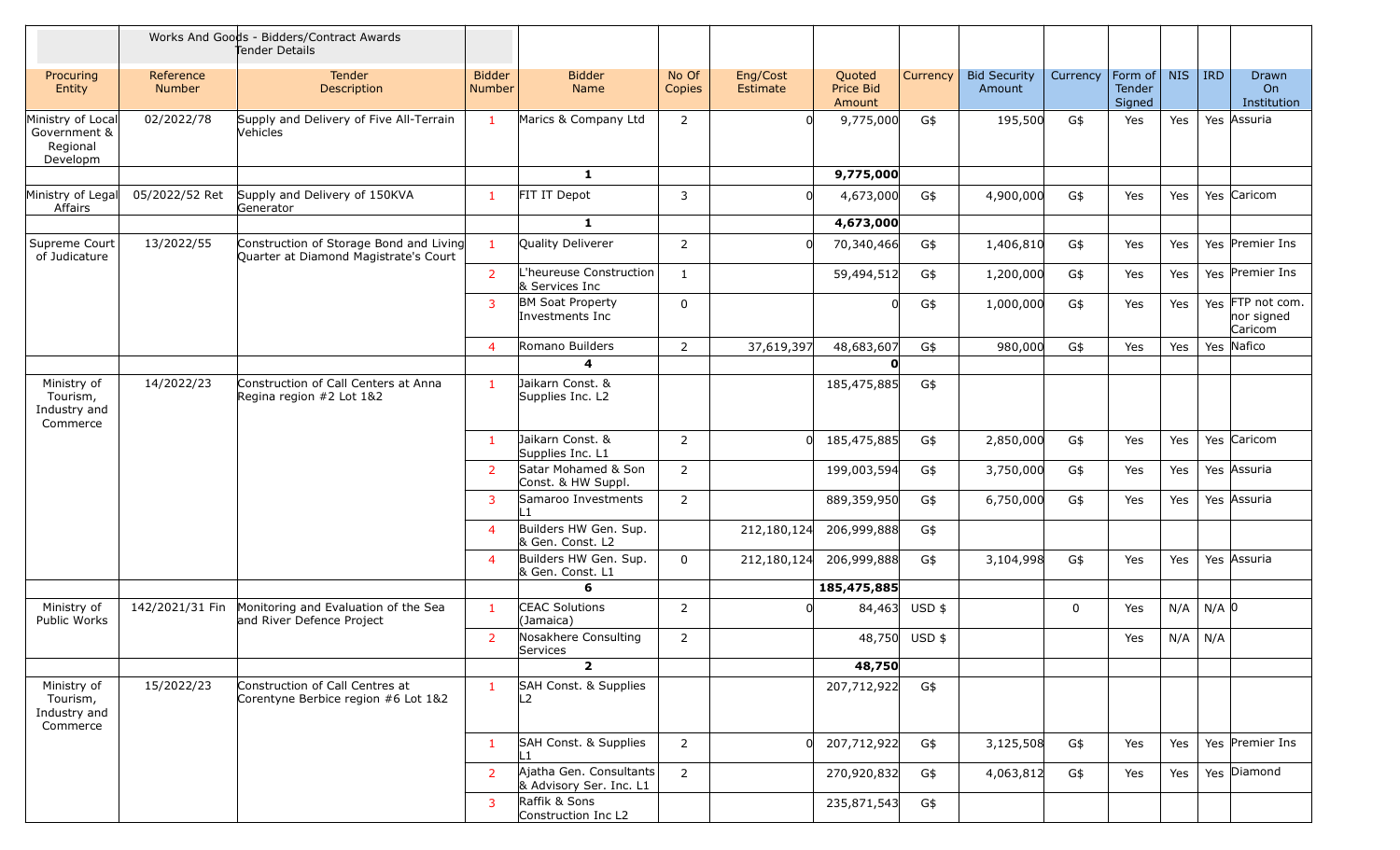|                                          |                            | Works And Goods - Bidders/Contract Awards<br>Tender Details          |                                |                                       |                 |                      |                               |          |                               |          |                                            |              |         |                                        |
|------------------------------------------|----------------------------|----------------------------------------------------------------------|--------------------------------|---------------------------------------|-----------------|----------------------|-------------------------------|----------|-------------------------------|----------|--------------------------------------------|--------------|---------|----------------------------------------|
| Procuring<br>Entity                      | Reference<br><b>Number</b> | Tender<br>Description                                                | <b>Bidder</b><br><b>Number</b> | <b>Bidder</b><br>Name                 | No Of<br>Copies | Eng/Cost<br>Estimate | Quoted<br>Price Bid<br>Amount | Currency | <b>Bid Security</b><br>Amount | Currency | Form of $\vert$<br><b>Tender</b><br>Signed | <b>NIS</b>   | IRD     | Drawn<br>O <sub>n</sub><br>Institution |
|                                          | 15/2022/23                 |                                                                      | 3                              | Raffik & Sons<br>Construction Inc L1  | $\overline{2}$  |                      | 235,871,543                   | G\$      | 3,531,617                     | G\$      | Yes                                        | Yes          |         | Yes Assuria                            |
|                                          |                            |                                                                      | $\overline{a}$                 | Annirud Ramcharitar<br>Const. Firm L2 |                 | 212,180,124          | 201,193,508                   | G\$      |                               |          |                                            |              |         |                                        |
|                                          |                            |                                                                      | $\overline{4}$                 | Annirud Ramcharitar<br>Const. Firm L1 | $\overline{2}$  | 212,180,124          | 201,193,508                   | G\$      | 3,900,000                     | G\$      | Yes                                        | Yes          |         | Yes Premier Ins                        |
|                                          |                            |                                                                      |                                | $\overline{\mathbf{z}}$               |                 |                      | 201,193,508                   |          |                               |          |                                            |              |         |                                        |
| Guyana Water<br>Inc.                     | 24/2022/45 EOI             | Expression of Interest for Surveying<br>Services                     |                                | No Bid Received                       | 0               |                      |                               |          |                               | $\Omega$ | 0                                          | $\mathbf{0}$ | $0$ 0   |                                        |
|                                          |                            |                                                                      |                                | $\mathbf{1}$                          |                 |                      | O                             |          |                               |          |                                            |              |         |                                        |
|                                          | 25/2022/45                 | Supply and Delivery of Pre-Printed Bill<br>Forms                     | $\mathbf{1}$                   | A1Print Shop                          | 2               |                      | 16,493,438                    | G\$      | 247,402                       | G\$      | Yes                                        | Yes          |         | Yes Assuria                            |
|                                          |                            |                                                                      | 2                              | Guyana Data Forms                     | 2               |                      | 17,549,018                    | G\$      | 263,235                       | G\$      | Yes                                        | Yes          |         | Yes Caricom                            |
|                                          |                            |                                                                      |                                | $\overline{2}$                        |                 |                      | 16,493,438                    |          |                               |          |                                            |              |         |                                        |
| Cheddi Jagan<br>International<br>Airport | 31/2022/31                 | Procurement of Six (6) 4x4 Off-Road<br>Pick                          | 1                              | Beharry Automotive Ltd                | $\overline{2}$  |                      | 65,408,622                    | G\$      | 900,000                       | G\$      | Yes                                        | Yes          |         | Yes Nafico                             |
|                                          |                            |                                                                      | $\overline{2}$                 | <b>BM Soat Auto Sales</b>             | 0               |                      | 55,200,000                    | G\$      | 900,000                       | G\$      | Yes                                        | Yes          |         | Yes Caricom                            |
|                                          |                            |                                                                      | 3                              | Ideal Auto Inc                        | $\mathbf{1}$    |                      | 57,000,000                    | G\$      | 900,000                       | G\$      | Yes                                        | Yes          |         | Yes Nafico                             |
|                                          |                            |                                                                      | $\overline{4}$                 | Massy Motors Guy. Ltd                 | $\overline{2}$  |                      | 42,200,000                    | G\$      | 900,000                       | G\$      | Yes                                        | Yes          |         | Yes RBL                                |
|                                          |                            |                                                                      | 5                              | Continental Auto<br>Imports           | $\mathbf{1}$    |                      | 63,476,000                    | G\$      | 900,000                       | G\$      | Yes                                        | Yes          |         | Yes Assuria                            |
|                                          |                            |                                                                      |                                | 5                                     |                 |                      | 42,200,000                    |          |                               |          |                                            |              |         |                                        |
| Environmental<br>Protection<br>Agency    | 42/2022/01                 | Supply and Delivery of Office Furniture<br>and Equipment for the EPA | $\mathbf{1}$                   | KOJAC                                 | 0               |                      | 3,811,818                     | G\$      | 76,236                        | G\$      | Yes                                        | Yes          | Yes RBL |                                        |
|                                          |                            |                                                                      | 2                              | Laparkan Trading<br>Guyana Ltd        | $\mathbf{1}$    |                      | 5,870,100                     | G\$      | 117,402                       | G\$      | Yes                                        | Yes          |         | Yes GTM                                |
|                                          |                            |                                                                      | $\overline{3}$                 | Christine Fashion &<br>Variety Store  | $\mathbf{1}$    |                      | 6,171,000                     | G\$      | 123,420                       | G\$      | Yes                                        | Yes          |         | Yes Premier Ins                        |
|                                          |                            |                                                                      | $\overline{4}$                 | Starcom Office<br>Furniture           | $\mathbf{1}$    |                      | 4,170,120                     | G\$      | 83,402                        | G\$      | Yes                                        | Yes          |         | Yes Demerara<br>Bank                   |
|                                          |                            |                                                                      | 5                              | The Hardware Depot                    | $\overline{2}$  |                      | 10,655,000                    | G\$      | 213,100                       | G\$      | Yes                                        | Yes          |         | Yes Diamond                            |
|                                          |                            |                                                                      | 6                              | <b>SKM Pharmaceuticals</b>            | 1               |                      | 11,090,155                    | G\$      | 221,803                       | G\$      | Yes                                        | Yes          |         | Yes Assuria                            |
|                                          |                            |                                                                      |                                | 6                                     |                 |                      | 3,811,818                     |          |                               |          |                                            |              |         |                                        |
|                                          | 43/2022/01                 | Supply and Installation of Vehicle<br>Accessories for the EPA        | $\mathbf{1}$                   | Auto Fashion                          | $\mathbf{1}$    |                      | 8,272,000                     | G\$      | 165,440                       | G\$      | Yes                                        | Yes          |         | Yes Citizen Bank                       |
|                                          |                            |                                                                      | $\overline{2}$                 | Pallabium Motors Inc                  | $\mathbf{1}$    |                      | 6,215,000                     | G\$      | 124,300                       | G\$      | Yes                                        | Yes          |         | Yes Nafico                             |
|                                          |                            |                                                                      |                                | $\overline{2}$                        |                 |                      | 6,215,000                     |          |                               |          |                                            |              |         |                                        |
| Guyana Defence<br>Force                  | 58/2022/53                 | Supply, Delivery and Installation of<br>Two- 265 KVA Generators      | $\mathbf{1}$                   | Tels Engineering<br>Services          | $\mathbf{1}$    |                      | 32,547,242                    | G\$      | 700,000                       | G\$      | Yes                                        | Yes          |         | Yes Assuria                            |
|                                          |                            |                                                                      | $\overline{2}$                 | General Equipment<br>Guyana Ltd       | $\overline{2}$  |                      | 29,841,128                    | G\$      | 596,823                       | G\$      | Yes                                        | Yes          |         | Yes Assuria                            |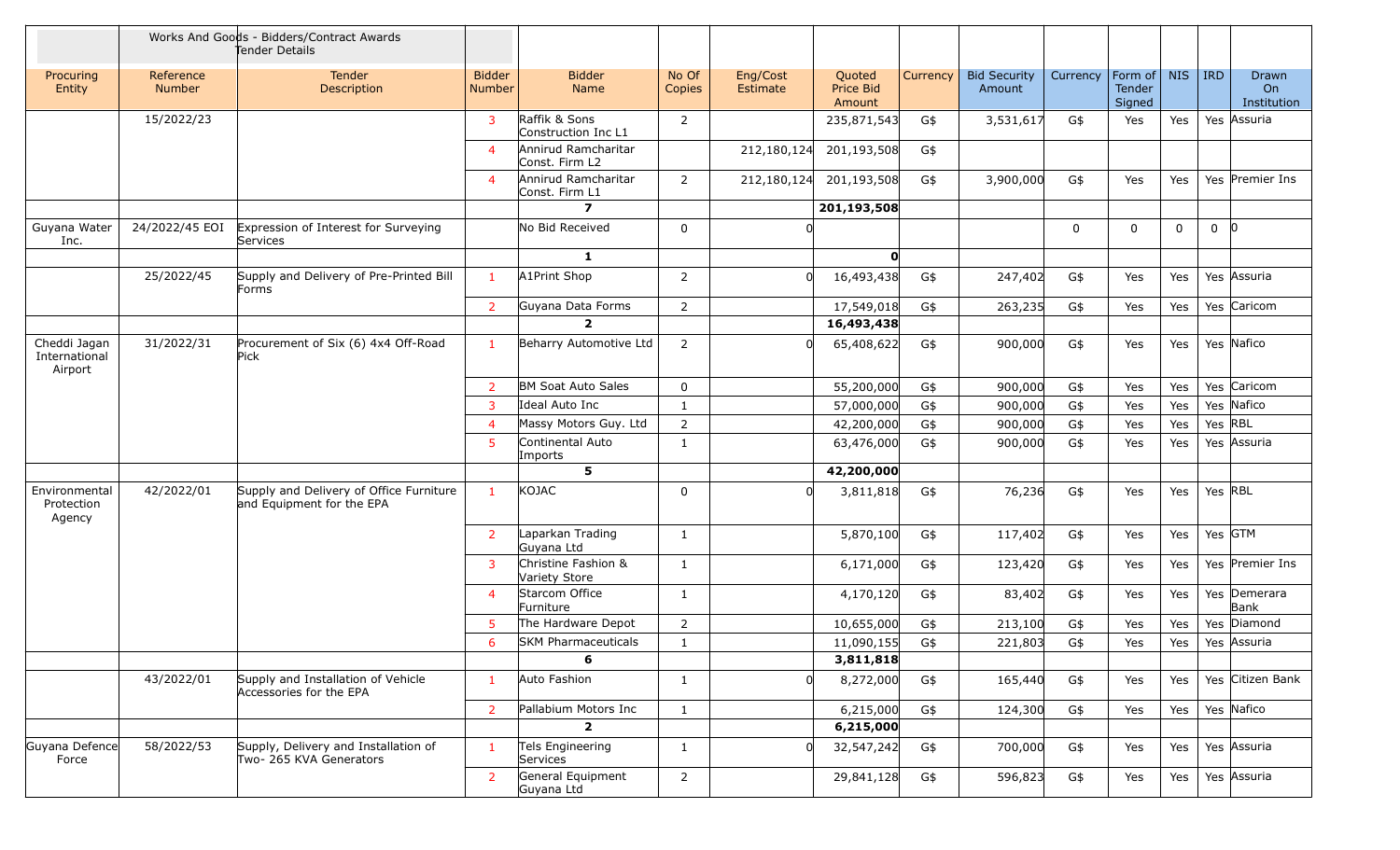|                                       |                            | Works And Goods - Bidders/Contract Awards<br>Tender Details                                                                    |                                |                                                    |                 |                      |                               |          |                               |             |                             |              |                |                            |
|---------------------------------------|----------------------------|--------------------------------------------------------------------------------------------------------------------------------|--------------------------------|----------------------------------------------------|-----------------|----------------------|-------------------------------|----------|-------------------------------|-------------|-----------------------------|--------------|----------------|----------------------------|
| Procuring<br>Entity                   | Reference<br><b>Number</b> | <b>Tender</b><br>Description                                                                                                   | <b>Bidder</b><br><b>Number</b> | <b>Bidder</b><br>Name                              | No Of<br>Copies | Eng/Cost<br>Estimate | Quoted<br>Price Bid<br>Amount | Currency | <b>Bid Security</b><br>Amount | Currency    | Form of<br>Tender<br>Signed | <b>NIS</b>   | IRD            | Drawn<br>On<br>Institution |
|                                       | 58/2022/53                 |                                                                                                                                | 3                              | Cummings Electrical<br>Company Ltd                 | $\overline{2}$  |                      | 24,128,660                    | G\$      | 500,000                       | G\$         | Yes                         | Yes          |                | Yes Nafico                 |
|                                       |                            |                                                                                                                                | $\overline{4}$                 | Gopie Venture<br>Company                           | $\overline{2}$  |                      | 23,800,000                    | G\$      | 476,000                       | G\$         | Yes                         | Yes          |                | Yes Caricom                |
|                                       |                            |                                                                                                                                | 5                              | RRT Enterprise & Auto<br>Sales                     | $\overline{2}$  |                      | 23,500,000                    | G\$      | 470,000                       | G\$         | Yes                         | Yes          |                | Yes Premier Ins            |
|                                       |                            |                                                                                                                                | 6                              | Standby Power<br>Engineering Company               | $\overline{2}$  |                      | 33,240,000                    | G\$      | 830,000                       | G\$         | Yes                         | Yes          |                | Yes Assuria                |
|                                       |                            |                                                                                                                                | $\overline{7}$                 | General Marine<br>Company                          | $\overline{2}$  |                      | 29,254,472                    | G\$      | 585,089                       | G\$         | Yes                         | Yes          |                | Yes Premier Ins            |
|                                       |                            |                                                                                                                                | 8                              | Jumbo Jet Auto Sales                               | $\overline{2}$  |                      | 29,640,000                    | G\$      | 592,800                       | G\$         | Yes                         | Yes          |                | Yes Nafico                 |
|                                       |                            |                                                                                                                                | 9                              | IBIS Const. Equip. Sales<br>& Rentals Inc.         | $\overline{2}$  |                      | 19,595,326                    | G\$      | 398,000                       | G\$         | Yes                         | Yes          |                | Yes Diamond                |
|                                       |                            |                                                                                                                                | 10                             | Noel's Electrical &<br>Engineering Services<br>Inc | $\overline{2}$  |                      | 52,672,410                    | G\$      | 1,053,448                     | G\$         | Yes                         | No           |                | No Nafico                  |
|                                       |                            |                                                                                                                                | 11                             | Japarts Construction<br>Inc                        | $\overline{2}$  |                      | 76,520,000                    | G\$      | 1,530,400                     | G\$         | Yes                         | Yes          |                | Yes Assuria                |
|                                       |                            |                                                                                                                                | 12                             | Farm Supplies Inc                                  | 3               |                      | 25,000,000                    | G\$      | 500,000                       | G\$         | Yes                         | Yes          |                | Yes Assuria                |
|                                       |                            |                                                                                                                                |                                | 12                                                 |                 |                      | 19,595,326                    |          |                               |             |                             |              |                |                            |
|                                       | 59/2022/53                 | Construction of RC Slipway Coast Guard<br>Headquarters                                                                         | $\mathbf{1}$                   | Memorex Enterprises                                | 1               |                      | 88,039,900                    | G\$      | 1,170,000                     | G\$         | Yes                         | Yes          |                | Yes Assuria                |
|                                       |                            |                                                                                                                                |                                | $\mathbf{1}$                                       |                 |                      | 88,039,900                    |          |                               |             |                             |              |                |                            |
| Guyana Civil<br>Aviation<br>Authority | 70/2022/31 EOI             | Upgrade of Communication, navigation,<br>Surveillance and Air Traffic Management<br>(CNS/ATM) Systems Hardware and<br>Software | $\Omega$                       | No Bid Received                                    | 0               |                      |                               |          |                               | $\mathbf 0$ | 0                           | $\mathbf{0}$ | $\overline{0}$ | -10                        |
|                                       |                            |                                                                                                                                |                                | $\mathbf{1}$                                       |                 |                      | $\mathbf{0}$                  |          |                               |             |                             |              |                |                            |
| Guyana<br>Elections<br>Commission     | 75/2022/11                 | Procurement of Office Supplies                                                                                                 | $\mathbf{1}$                   | Japarts Construction<br>Inc                        | $\overline{2}$  |                      | 4,628,821                     | G\$      | 46,288                        | G\$         | Yes                         | Yes          |                | Yes Assuria                |
|                                       |                            |                                                                                                                                | $\overline{2}$                 | Meditron Inc                                       | $\overline{2}$  |                      | 3,985,100                     | G\$      | 39,851                        | G\$         | Yes                         | Yes          |                | Yes Diamond                |
|                                       |                            |                                                                                                                                | 3                              | Laparkan Trading<br>Guyana Co. Ltd                 | $\overline{2}$  |                      | 3,162,990                     | G\$      | 31,630                        | G\$         | Yes                         | Yes          |                | Yes GTM                    |
|                                       |                            |                                                                                                                                | $\overline{4}$                 | Regal Stationery &<br>Computer Centre              | 2               |                      | 2,778,992                     | G\$      |                               |             | Yes                         | Yes          |                | Yes BSDP C/S               |
|                                       |                            |                                                                                                                                |                                | 4                                                  |                 |                      | 2,778,992                     |          |                               |             |                             |              |                |                            |
|                                       | 76/2022/11                 | Procurement of Printers                                                                                                        | $\mathbf{1}$                   | Laparkan Trading<br>Guyana Co. Ltd                 | $\overline{2}$  |                      | 27,100,000                    | G\$      | 542,000                       | G\$         | Yes                         | Yes          |                | Yes GTM                    |
|                                       |                            |                                                                                                                                | $\overline{2}$                 | PBS Technologies<br>Guyana Inc                     | $\overline{2}$  |                      | 5,823,400                     | G\$      | 118,560                       | G\$         | Yes                         | Yes          |                | Yes Nafico                 |
|                                       |                            |                                                                                                                                |                                | $\overline{2}$                                     |                 |                      | 5,823,400                     |          |                               |             |                             |              |                |                            |
| Ministry of<br>Home Affairs           | 94/2022/51                 | Construction of Junior Officer's Living<br>Quarter Lusignan Prison                                                             | $\mathbf{1}$                   | Vishal Contracting                                 | $\mathbf{1}$    |                      | 62,068,125                    | G\$      | 1,241,363                     | G\$         | Yes                         | Yes          |                | Yes Assuria                |
|                                       |                            |                                                                                                                                | $\overline{2}$                 | Truck Smart                                        | $\overline{2}$  |                      | 63,983,357                    | G\$      | 1,300,000                     | G\$         | Yes                         | Yes          |                | Yes Premier Ins            |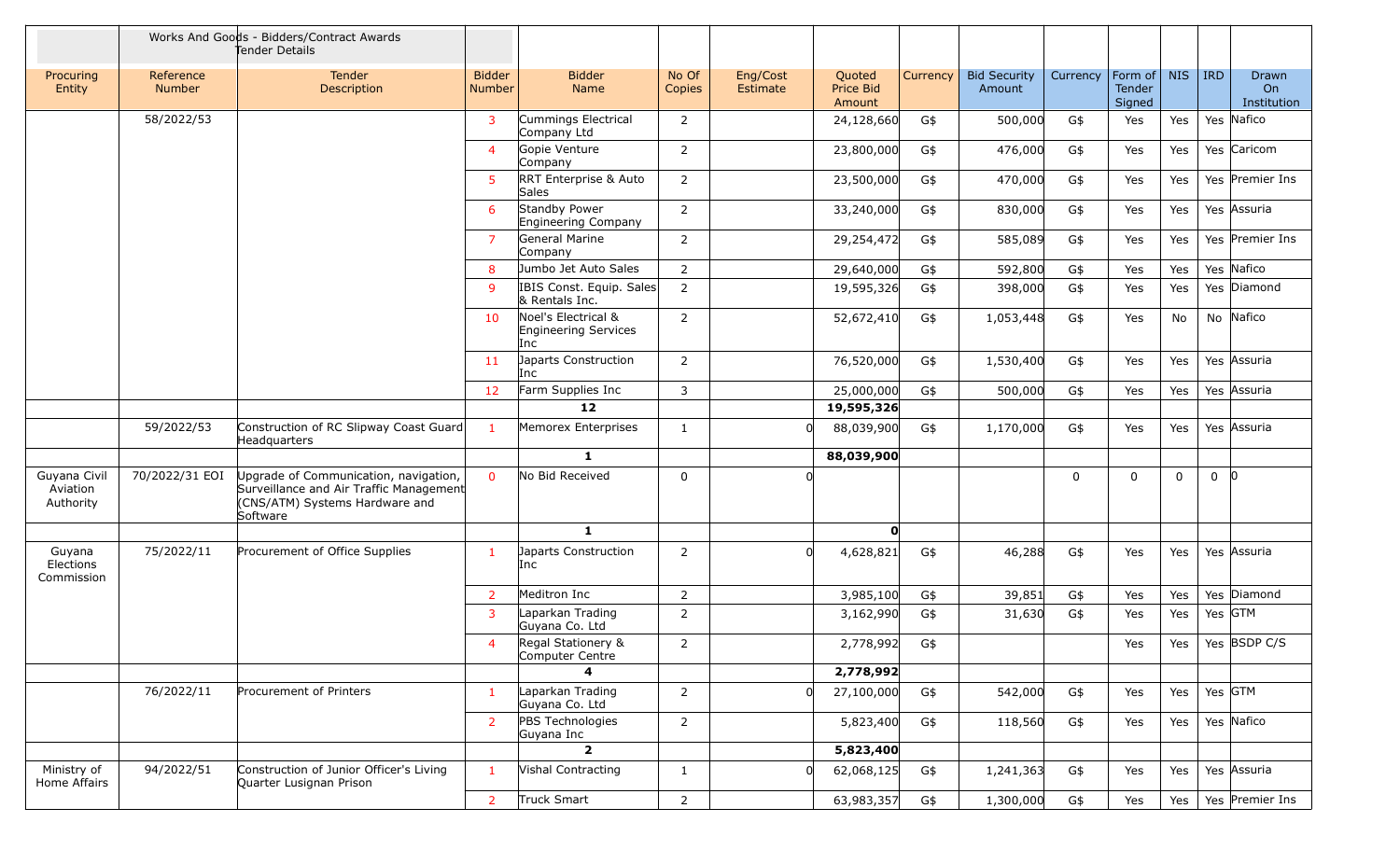|                     |                            | Works And Goods - Bidders/Contract Awards<br>Tender Details                |                                |                                                    |                 |                      |                                      |          |                               |             |                                    |            |            |                            |
|---------------------|----------------------------|----------------------------------------------------------------------------|--------------------------------|----------------------------------------------------|-----------------|----------------------|--------------------------------------|----------|-------------------------------|-------------|------------------------------------|------------|------------|----------------------------|
| Procuring<br>Entity | Reference<br><b>Number</b> | Tender<br>Description                                                      | <b>Bidder</b><br><b>Number</b> | <b>Bidder</b><br>Name                              | No Of<br>Copies | Eng/Cost<br>Estimate | Quoted<br><b>Price Bid</b><br>Amount | Currency | <b>Bid Security</b><br>Amount | Currency    | Form of<br><b>Tender</b><br>Signed | <b>NIS</b> | <b>IRD</b> | Drawn<br>On<br>Institution |
|                     | 94/2022/51                 |                                                                            | 3                              | Civcon Engineering                                 | $\overline{2}$  |                      | 65,834,412                           | G\$      | 1,316,688                     | G\$         | Yes                                | Yes        |            | Yes Caricom                |
|                     |                            |                                                                            | $\overline{4}$                 | <b>BM Property</b><br>Investments Inc              | 0               | 59,304,546           | 48,010,704                           | G\$      | 900,000                       | G\$         | Yes                                | Yes        |            | Yes Caricom                |
|                     |                            |                                                                            |                                | 4                                                  |                 |                      | 48,010,704                           |          |                               |             |                                    |            |            |                            |
|                     | 95/2022/51                 | Rehabilitation works to Essequibo Office<br>& Living Quarters Onderneeming | $\mathbf{1}$                   | See Solutions                                      | 1               | 12,267,200           | 11,850,779                           | G\$      |                               | $\mathbf 0$ | Yes                                | Yes        |            | Yes BSDP C/S               |
|                     |                            |                                                                            | $\overline{2}$                 | Anil Lalsa Construction                            | $\mathbf{1}$    |                      | 10,880,602                           | G\$      |                               |             | Yes                                | Yes        |            | Yes BSDP C/S               |
|                     |                            |                                                                            | 3                              | Mohamed Sadique<br>Ramjohn Contracting<br>Services | 1               |                      | 10,112,990                           | G\$      |                               |             | Yes                                | Yes        |            | Yes BSDP C/S               |
|                     |                            |                                                                            | $\boldsymbol{\Delta}$          | C. Persaud & Son Const.<br>& Supplies Services     | $\mathbf{1}$    |                      | 12,416,213                           | G\$      |                               |             | Yes                                | Yes        |            | Yes BSDP C/S               |
|                     |                            |                                                                            | 5                              | ICAN Engineering &<br>Construction                 |                 |                      | 10,792,463                           | G\$      |                               |             | Yes                                | Yes        |            | Yes $\overline{BSDP}$ C/S  |
|                     |                            |                                                                            | 6                              | M&V Lall Contracting<br>Services                   | $\mathbf{1}$    |                      | 12,184,662                           | G\$      |                               |             | Yes                                | Yes        |            | Yes BSDP C/S               |
|                     |                            |                                                                            | $\overline{7}$                 | Romain Blackman<br>Construction                    |                 |                      | 11,432,363                           | G\$      |                               |             | Yes                                | Yes        |            | Yes BSDP signed<br>not com |
|                     |                            |                                                                            | 8                              | <b>NK Engineering</b><br>Services                  |                 |                      | 10,501,341                           | G\$      |                               |             | Yes                                | Yes        |            | Yes BSDP C/S               |
|                     |                            |                                                                            | 9                              | Tripple P Construction &<br>General Supplies       | 2               |                      | 10,586,012                           | G\$      |                               |             | Yes                                | Yes        |            | Yes BSDP C/S               |
|                     |                            |                                                                            | 10                             | S&R Construction                                   | 1               |                      | 11,393,712                           | G\$      |                               |             | Yes                                | Yes        |            | Yes BSDP C/S               |
|                     |                            |                                                                            |                                | 10                                                 |                 |                      | 10,112,990                           |          |                               |             |                                    |            |            |                            |
|                     |                            |                                                                            |                                |                                                    |                 |                      |                                      |          |                               |             |                                    |            |            |                            |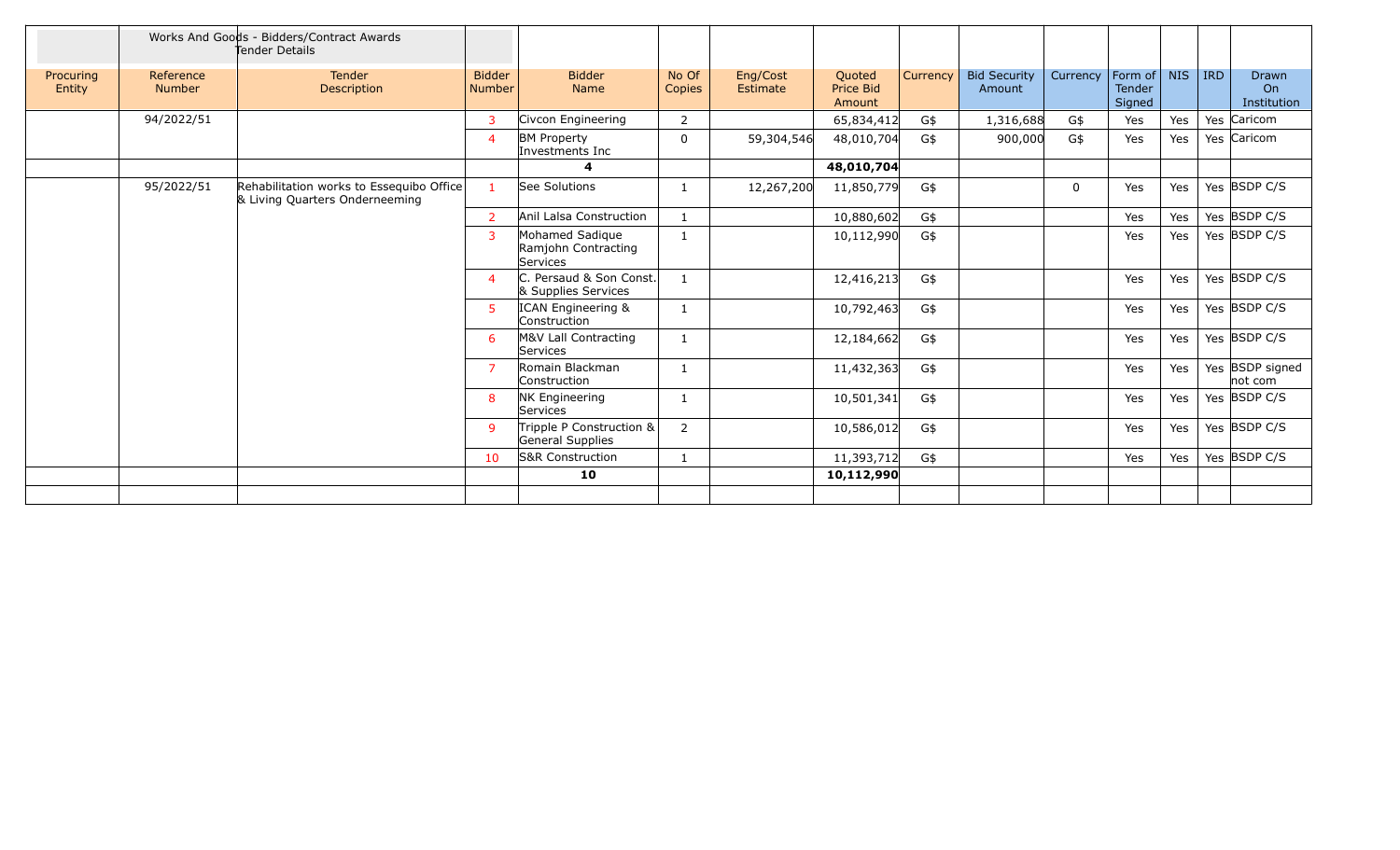|                             |                            | Works And Goods - Bidders/Contract Awards<br>Tender Details                                                                                                                                      |                                |                                                        |                 |                      |                               |          |                               |                |                             |              |            |                                             |
|-----------------------------|----------------------------|--------------------------------------------------------------------------------------------------------------------------------------------------------------------------------------------------|--------------------------------|--------------------------------------------------------|-----------------|----------------------|-------------------------------|----------|-------------------------------|----------------|-----------------------------|--------------|------------|---------------------------------------------|
| Procuring<br>Entity         | Reference<br><b>Number</b> | Tender<br>Description                                                                                                                                                                            | <b>Bidder</b><br><b>Number</b> | <b>Bidder</b><br>Name                                  | No Of<br>Copies | Eng/Cost<br>Estimate | Quoted<br>Price Bid<br>Amount | Currency | <b>Bid Security</b><br>Amount | Currency       | Form of<br>Tender<br>Signed | <b>NIS</b>   | <b>IRD</b> | Drawn<br>On<br>Institution                  |
| Guyana Sugar<br>Corporation | 149/2022/21                | Supply and delivery of Lot 1: Three New<br>Mill Rollers for Blairmont, lot 2: Three<br>Mill Rollers for Rose Hall- One New and<br>two Re-Shell                                                   | $\mathbf{1}$                   | Fundiciones Universo                                   | $\mathbf{1}$    |                      |                               | 0        |                               | $\mathbf 0$    | 0                           | No           |            | No No FTP Seen.,<br>Welfro Bank             |
|                             |                            |                                                                                                                                                                                                  | $\overline{2}$                 | Saisidha Sugar Equip. &<br>Eng. Co. Pvt. (India) L2    |                 |                      | 175,830                       | USD \$   |                               |                |                             |              |            |                                             |
|                             |                            |                                                                                                                                                                                                  | 2                              | Saisidha Sugar Equip. &<br>Eng. Co. Pvt. (India) L1    | $\overline{2}$  |                      | 193,140 USD \$                |          | 2,100,000                     | G\$            | Yes                         | No           |            | No Assuria                                  |
|                             |                            |                                                                                                                                                                                                  | $\mathbf{3}$                   | Garnet Engineers                                       | $\mathbf{1}$    |                      |                               |          | 8,996                         | USD \$         | No                          | N/A          |            | N/A No FTP Seen.<br>Royal Bank of<br>Canada |
|                             |                            |                                                                                                                                                                                                  |                                | $\overline{\mathbf{4}}$                                |                 |                      | O                             |          |                               |                |                             |              |            |                                             |
|                             | 150/2022/21                | Rehabilitation of Boiler House Roof<br>Rosehall Factory                                                                                                                                          | -1                             | Memorex Enterprises                                    | $\overline{2}$  |                      | 33,836,160                    | G\$      | 680,000                       | G\$            | Yes                         | Yes          |            | Yes Assuria                                 |
|                             |                            |                                                                                                                                                                                                  | $\overline{2}$                 | Quality Deliverer                                      | $\overline{2}$  |                      | 44,495,100                    | G\$      | 0                             | G\$            | Yes                         | Yes          |            | Yes No Bid Sec<br>Seen                      |
|                             |                            |                                                                                                                                                                                                  | $\overline{3}$                 | Atlantic Supplies &<br>Construction Services           | $\overline{2}$  |                      | 55,924,800                    | G\$      | 0l                            | G\$            | Yes                         | Yes          |            | Yes No Bid Sec<br>Seen                      |
|                             |                            |                                                                                                                                                                                                  | $\overline{4}$                 | Professional Eng. &<br>Const. Services                 | $\overline{2}$  | 28,737,799           | 80,836,200                    | G\$      | 0l                            | G\$            | Yes                         | Yes          |            | Yes No Bid Sec<br>Seen                      |
|                             |                            |                                                                                                                                                                                                  | -5                             | Pro Business                                           | $\overline{2}$  |                      | 42,620,790                    | G\$      | 552,416                       | G\$            | Yes                         | Yes          |            | Yes Premier Ins                             |
|                             |                            |                                                                                                                                                                                                  | 6                              | Orvin Mangru<br>Contracting Services                   | $\mathbf{1}$    |                      | 48,550,100                    | G\$      |                               |                | Yes                         | Yes          |            | Yes No Bid Sec.<br>Seen                     |
|                             |                            |                                                                                                                                                                                                  | $\overline{7}$                 | Fazam Future Builders                                  | $\overline{2}$  |                      | 49,599,400                    | G\$      | 991,988                       | G\$            | Yes                         | Yes          |            | Yes Caricom                                 |
|                             |                            |                                                                                                                                                                                                  | 8                              | LGS Barnes General<br>Building, Const. & Civil<br>Eng. | $\overline{2}$  |                      | 50,050,000                    | G\$      | 1,001,000                     | G\$            | Yes                         | Yes          |            | Yes Caricom                                 |
|                             |                            |                                                                                                                                                                                                  |                                | 8                                                      |                 |                      | 33,836,160                    |          |                               |                |                             |              |            |                                             |
|                             | 151/2022/21                | Supply and Delivery of Lot 1: 274.32M<br>Long x 0.813M Wide x 1.1974mm<br>Thick- Steel Band Conveyor for<br>Demerara Sugar Terminal                                                              | $\mathbf{1}$                   | Garnet Engineers<br>(Canada)                           | $\mathbf{1}$    |                      |                               | 0        | 17,578                        | G\$            | No                          | N/A          |            | N/A Royal Bank of<br>Canada                 |
|                             |                            |                                                                                                                                                                                                  | $\overline{2}$                 | Electrofix Electrical<br>Services                      | $\overline{2}$  |                      | 19,152,000                    | G\$      | 383,040                       | G\$            | Yes                         | Yes          |            | Yes RBGL                                    |
|                             |                            |                                                                                                                                                                                                  | $\overline{3}$                 | Dax Contracting<br>Services                            | $\mathbf{1}$    |                      | 96,012,000                    | G\$      | 1,800,000                     | G\$            | Yes                         | Yes          |            | Yes Caricom                                 |
|                             |                            |                                                                                                                                                                                                  |                                | 3                                                      |                 |                      | O                             |          |                               |                |                             |              |            |                                             |
|                             | 152/2022/21                | Repairs to Process House Roof and<br>Structure                                                                                                                                                   |                                | No Bid Received                                        | $\mathbf 0$     |                      |                               |          |                               | $\overline{0}$ | $\mathbf{0}$                | $\mathbf{0}$ | $0$ 0      |                                             |
|                             |                            |                                                                                                                                                                                                  |                                | $\mathbf{1}$                                           |                 |                      | O                             |          |                               |                |                             |              |            |                                             |
|                             | 153/2022/21                | Supply and Delivery of Motor Vehicles<br>Lot 1: Extra-Cab, Four Wheel Drive<br>Pickup, lot 2: Fully Equipped, high Roof<br>Ambulance, Lot 3: 14- Seater Mini Bus<br>Lot 4: 2WD Single Cab Pickup | $\mathbf{1}$                   | RRT Enterprise &<br>Autosales L4                       |                 |                      | 9,500,000                     | G\$      | 190,000                       | G\$            |                             |              |            |                                             |
|                             |                            |                                                                                                                                                                                                  | $\mathbf{1}$                   | RRT Enterprise &<br>Autosales L3                       |                 |                      | 9,995,000                     | G\$      | 199,900                       | G\$            |                             |              |            |                                             |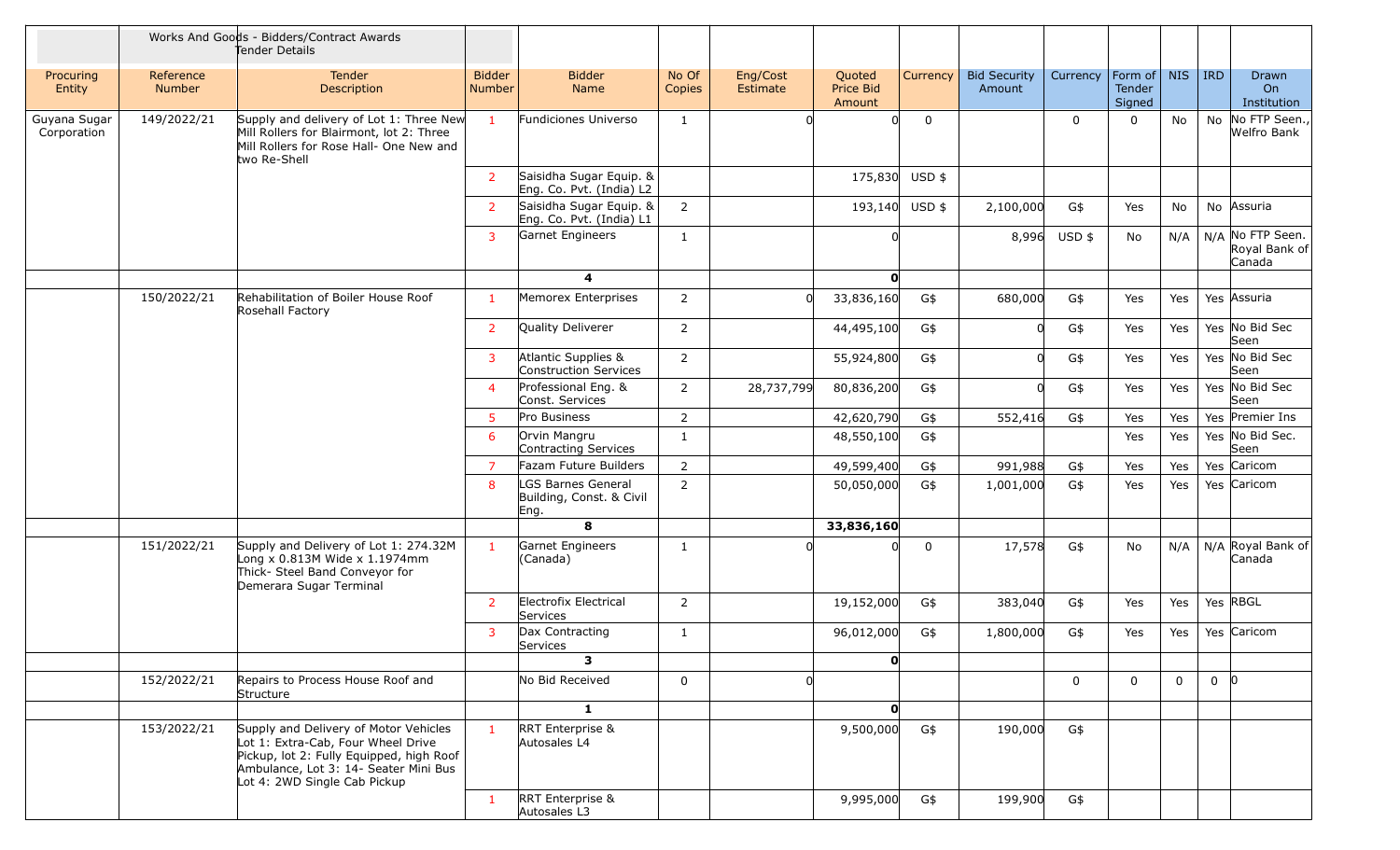|                     |                            | Works And Goods - Bidders/Contract Awards<br>Tender Details                                                 |                                |                                  |                 |                      |                               |          |                               |               |                                    |            |         |                                              |
|---------------------|----------------------------|-------------------------------------------------------------------------------------------------------------|--------------------------------|----------------------------------|-----------------|----------------------|-------------------------------|----------|-------------------------------|---------------|------------------------------------|------------|---------|----------------------------------------------|
| Procuring<br>Entity | Reference<br><b>Number</b> | Tender<br>Description                                                                                       | <b>Bidder</b><br><b>Number</b> | <b>Bidder</b><br>Name            | No Of<br>Copies | Eng/Cost<br>Estimate | Quoted<br>Price Bid<br>Amount | Currency | <b>Bid Security</b><br>Amount | Currency      | Form of<br><b>Tender</b><br>Signed | <b>NIS</b> | $ $ IRD | Drawn<br>On<br>Institution                   |
|                     | 153/2022/21                |                                                                                                             | $\mathbf{1}$                   | RRT Enterprise &<br>Autosales L2 |                 |                      | 16,655,000                    | G\$      | 333,100                       | G\$           | Yes                                | Yes        | Yes     |                                              |
|                     |                            |                                                                                                             | $\mathbf{1}$                   | RRT Enterprise &<br>Autosales L1 | $\overline{2}$  |                      | 10,900,000                    | G\$      | 218,000                       | G\$           | Yes                                | Yes        |         | Yes Premier Ins                              |
|                     |                            |                                                                                                             | $\overline{2}$                 | Marics & Company Ltd<br>L4       |                 |                      | 5,877,173                     | G\$      |                               |               |                                    |            |         |                                              |
|                     |                            |                                                                                                             | $\overline{2}$                 | Marics & Company Ltd             | $\overline{2}$  |                      | 7,288,082                     | G\$      | 145,762                       | G\$           | Yes                                | Yes        |         | Yes Assuria                                  |
|                     |                            |                                                                                                             | $\overline{3}$                 | Massy Motors Guyana<br>Ltd L4    |                 |                      | 8,700,000                     | G\$      |                               |               |                                    |            |         |                                              |
|                     |                            |                                                                                                             | $\overline{3}$                 | Massy Motors Guyana<br>Ltd L3    |                 |                      | 6,600,000                     | G\$      |                               |               |                                    |            |         |                                              |
|                     |                            |                                                                                                             | 3                              | Massy Motors Guyana<br>LtdI2     |                 |                      | 13,900,000                    | G\$      |                               |               |                                    |            |         |                                              |
|                     |                            |                                                                                                             | 3                              | Massy Motors Guyana<br>Ltd L1    | $\overline{2}$  |                      | 8,700,000                     | G\$      | 758,000                       | G\$           | Yes                                | Yes        | Yes RBL |                                              |
|                     |                            |                                                                                                             | $\overline{4}$                 | Meditron Inc L2                  | $\overline{2}$  |                      | 12,995,000                    | G\$      | 259,900                       | G\$           | Yes                                | Yes        |         | Yes Diamond                                  |
|                     |                            |                                                                                                             | -5                             | Jumbo Jet Auto Sales L4          |                 |                      | 12,312,000                    | G\$      | 246,240                       | G\$           |                                    |            |         |                                              |
|                     |                            |                                                                                                             | $5^{\circ}$                    | Jumbo Jet Auto Sales L3          |                 |                      | 12,540,000                    | G\$      | 250,000                       | G\$           |                                    |            |         |                                              |
|                     |                            |                                                                                                             | -5                             | Jumbo Jet Auto Sales L2          |                 |                      | 19,950,000                    | G\$      | 399,000                       | G\$           |                                    |            |         |                                              |
|                     |                            |                                                                                                             | $5\phantom{.0}$                | Jumbo Jet Auto Sales<br>l 1      | $\overline{2}$  |                      | 12,540,000                    | G\$      | 250,800                       | G\$           | Yes                                | Yes        |         | Yes Nafico                                   |
|                     |                            |                                                                                                             | 6                              | BM Soat Auto Sales L4            |                 |                      | 8,000,000                     | G\$      | 160,000                       | G\$           |                                    |            |         |                                              |
|                     |                            |                                                                                                             | 6                              | BM Soat Auto Sales L3            |                 |                      | 6,200,000                     | G\$      | 124,000                       | G\$           |                                    |            |         |                                              |
|                     |                            |                                                                                                             | 6                              | BM Soat Auto Sales L2            |                 |                      | 14,000,000                    | G\$      | 280,000                       | G\$           |                                    |            |         |                                              |
|                     |                            |                                                                                                             | 6                              | BM Soat Auto Sales L1            | $\mathbf 0$     |                      | 9,200,000                     | G\$      | 184,000                       | G\$           | Yes                                | Yes        |         | Yes Caricom                                  |
|                     |                            |                                                                                                             |                                | 19                               |                 |                      | 5,877,173                     |          |                               |               |                                    |            |         |                                              |
|                     | 154/2022/21                | Supply and Delivery of one Refurbish<br>High Grade and Low-Grade Crystallizers                              | $\mathbf{1}$                   | Garnet Engineers<br>(Canada)     | $\overline{2}$  |                      |                               | 0        |                               | 4,838 USD \$  | No                                 | N/A        |         | N/A No FTP seen.,<br>Royal Bank of<br>Canada |
|                     |                            |                                                                                                             |                                | $\mathbf{1}$                     |                 |                      | $\mathbf{0}$                  |          |                               |               |                                    |            |         |                                              |
|                     | 155/2022/21                | Supply and Delivery of Materials to<br>Re-tube #1 Boiler Lot 1: Boiler Tubes<br>Lot 2: Refractory Materials | $\mathbf{1}$                   | Garnet Engineers<br>(Canada)     | 1               |                      |                               | 0        |                               | 4,376 USD \$  | No                                 | N/A        |         | N/A No FTP Seen.,<br>Royal Bank of<br>Canada |
|                     |                            |                                                                                                             |                                | $\mathbf{1}$                     |                 |                      | $\mathbf{0}$                  |          |                               |               |                                    |            |         |                                              |
|                     | 156/2022/21                | Supply and Delivery of Two Horizontal<br>Remote Radiator for 1125KW Caterpillar<br>Diesel Generator         | $\mathbf{1}$                   | Sax Contracting<br>Services      | $\mathbf{1}$    |                      | 92,000,000                    | G\$      | 2,300,000                     | G\$           | Yes                                | Yes        |         | Yes Caricom                                  |
|                     |                            |                                                                                                             | 2                              | Gopie Investments Inc            | $2^{\circ}$     |                      | 25,558,300                    | G\$      | 511,166                       | G\$           | Yes                                | Yes        |         | Yes Caricom                                  |
|                     |                            |                                                                                                             |                                | $\mathbf{2}$                     |                 |                      | 25,558,300                    |          |                               |               |                                    |            |         |                                              |
|                     | 157/2022/21                | Supply and Delivery of 1 New<br>Replacement of the # 2 Boiler at<br>Uitvlugt                                | $\mathbf{1}$                   | Garnet Engineers<br>(Canada)     |                 |                      |                               |          |                               | 31,000 USD \$ |                                    |            |         |                                              |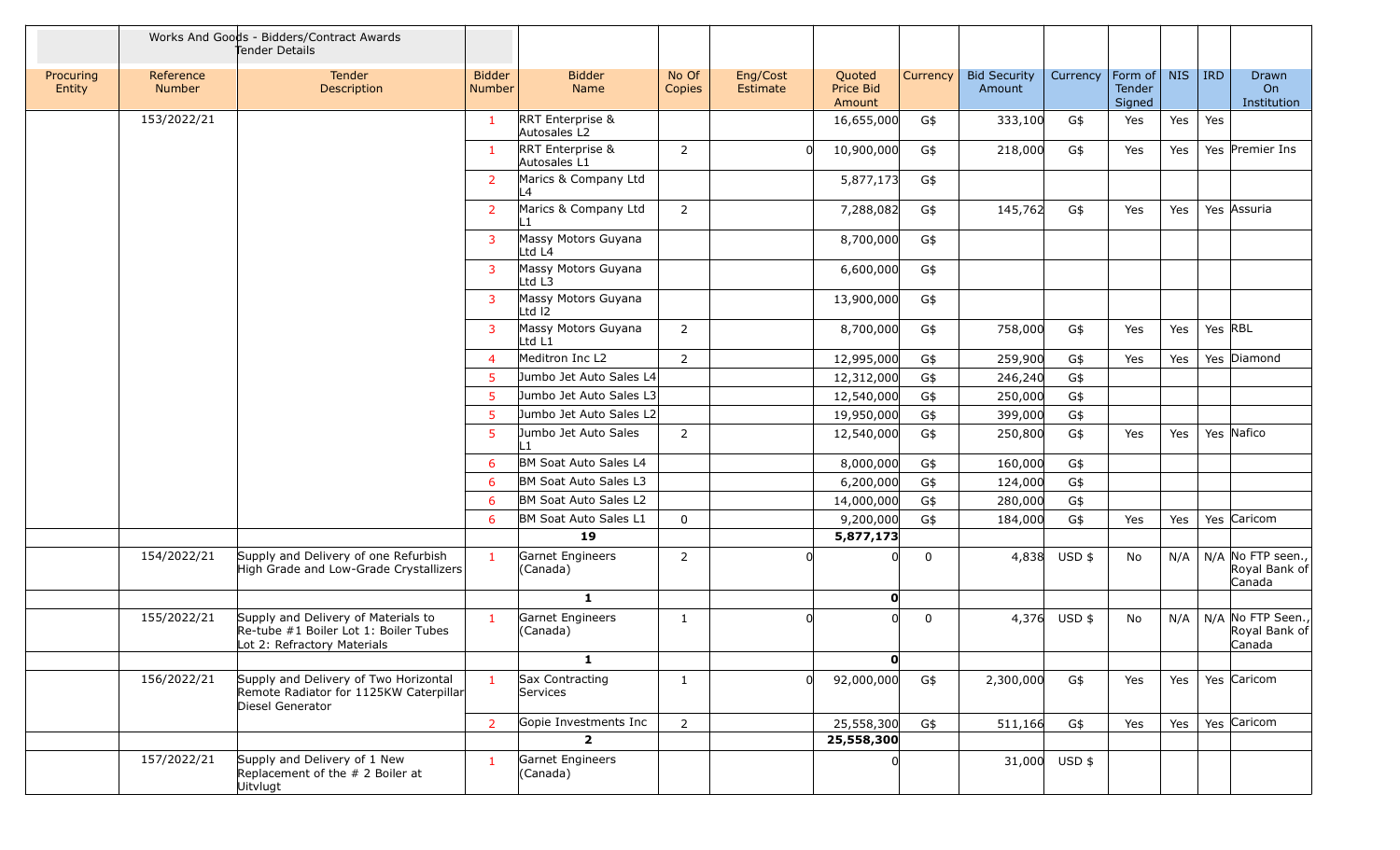|                     |                            | Works And Goods - Bidders/Contract Awards<br>Tender Details                                                                                                            |                                |                                                                  |                 |                      |                               |             |                               |                    |                  |            |         |                                              |
|---------------------|----------------------------|------------------------------------------------------------------------------------------------------------------------------------------------------------------------|--------------------------------|------------------------------------------------------------------|-----------------|----------------------|-------------------------------|-------------|-------------------------------|--------------------|------------------|------------|---------|----------------------------------------------|
| Procuring<br>Entity | Reference<br><b>Number</b> | Tender<br>Description                                                                                                                                                  | <b>Bidder</b><br><b>Number</b> | <b>Bidder</b><br><b>Name</b>                                     | No Of<br>Copies | Eng/Cost<br>Estimate | Quoted<br>Price Bid<br>Amount | Currency    | <b>Bid Security</b><br>Amount | Currency   Form of | Tender<br>Signed | <b>NIS</b> | $ $ IRD | Drawn<br>On<br>Institution                   |
|                     | 157/2022/21                |                                                                                                                                                                        | -1                             | Garnet Engineers<br>(Canada)                                     | $\mathbf 0$     |                      |                               | $\mathbf 0$ | 41,280                        | USD \$             | No               | N/A        |         | N/A Royal Bank of<br>Canada., NO<br>FTP seen |
|                     |                            |                                                                                                                                                                        |                                | $\overline{2}$                                                   |                 |                      | O                             |             |                               |                    |                  |            |         |                                              |
|                     | 158/2022/21                | Supply and Delivery of 1000 Cubic Feet<br>Automated Vacuum Pan with Stirrer and<br>Multi-Jet Condenser                                                                 |                                | Garnet Engineers<br>(Canada)                                     | $\mathbf{1}$    |                      |                               | $\mathbf 0$ |                               | 8,758 USD \$       | No               | N/A        |         | N/A NO FTP seen.,<br>Royal Bank of<br>Canada |
|                     |                            |                                                                                                                                                                        |                                | $\mathbf{1}$                                                     |                 |                      | O                             |             |                               |                    |                  |            |         |                                              |
|                     | 159/2022/21                | Supply and Delivery of Two Re-Tubing<br>Evaporators                                                                                                                    |                                | Garnet Engineers<br>(Canada)                                     | $\mathbf{1}$    |                      |                               | 0           | 1,473                         | $USD$ \$           | No               | N/A        |         | N/A Royal Bank of<br>Canada                  |
|                     |                            |                                                                                                                                                                        |                                | $\mathbf{1}$                                                     |                 |                      | O                             |             |                               |                    |                  |            |         |                                              |
|                     | 160/2022/21                | Relocation of Sugar Dryer, Associated<br>Equipment and Overhead Cranes from<br>Enmore to Albion Estate                                                                 |                                | Yunas Civil & Building<br>Const. Ser.                            | $\mathbf{1}$    |                      | 58,040,000                    | G\$         | 24,000                        | G\$                | Yes              | Yes        |         | Yes Caricom                                  |
|                     |                            |                                                                                                                                                                        | $\overline{2}$                 | LGS Barnes General<br>Build. Const. & Civil<br>Eng.              | $\overline{2}$  |                      | 25,530,000                    | G\$         | 470,600                       | G\$                | Yes              | Yes        |         | Yes Caricom                                  |
|                     |                            |                                                                                                                                                                        | 3                              | Panko Steel Fabrication<br>& Construction                        | $\overline{2}$  |                      | 48,450,000                    | G\$         | 990,000                       | G\$                | Yes              | Yes        |         | Yes Premier Ins                              |
|                     |                            |                                                                                                                                                                        |                                | $\mathbf{3}$                                                     |                 |                      | 25,530,000                    |             |                               |                    |                  |            |         |                                              |
|                     | 179/2022/21                | Supply and Delivery of Mobile Drainage<br>Pumps Lot 1: Three 80 Cusec Mobile<br>Drainage Pump Trailer Type Lot 2: One<br>40 CUSEC Mobile Drainage Pump Trailer<br>Type |                                | General Engineering<br>Supplies & Services Inc<br>L <sub>2</sub> |                 |                      | 40,000,000                    | G\$         | 1,000,000                     | G\$                | Yes              | Yes        | Yes     |                                              |
|                     |                            |                                                                                                                                                                        | $\mathbf{1}$                   | General Engineering<br>Supplies & Services Inc<br>L1             | $2^{\circ}$     | ∩                    | 255,000,000                   | G\$         | 6,400,000                     | G\$                | Yes              | Yes        |         | Yes Demerara<br>Bak                          |
|                     |                            |                                                                                                                                                                        |                                | $\overline{2}$                                                   |                 |                      | 40,000,000                    |             |                               |                    |                  |            |         |                                              |
|                     | 180/2022/21                | Relocation of Vacuum Pan and<br>Crystallizer from Enmore to Blairmont<br>Factory                                                                                       | $\mathbf{1}$                   | Yunas Civil & Building<br>Const. Services                        | $\mathbf{1}$    | 43,076,047           | 53,610,000                    | G\$         | 21,600                        | G\$                | Yes              | Yes        |         | Yes Caricom                                  |
|                     |                            |                                                                                                                                                                        |                                | $\mathbf{1}$                                                     |                 |                      | 53,610,000                    |             |                               |                    |                  |            |         |                                              |
|                     | 181/2022/21                | Supply and Delivery of Eight 20Ft Flat<br>Bottom Aluminum Boat with Engine                                                                                             | $\mathbf{1}$                   | General Equipment<br>Guyana Ltd                                  | $\overline{2}$  |                      | 25,947,380                    | G\$         | 518,984                       | G\$                | Yes              | Yes        |         | Yes Assuria                                  |
|                     |                            |                                                                                                                                                                        |                                | Farm Supplies Ltd                                                | 3               |                      | 28,180,000                    | G\$         | 563,600                       | G\$                | Yes              | Yes        |         | Yes Assuria                                  |
|                     |                            |                                                                                                                                                                        | $\overline{3}$                 | Jumbo Jet Auto Sales                                             | $\overline{2}$  |                      | 72,960,000                    | G\$         | 1,459,200                     | G\$                | Yes              | Yes        |         | Yes Nafico                                   |
|                     |                            |                                                                                                                                                                        |                                | $\mathbf{3}$                                                     |                 |                      | 25,947,380                    |             |                               |                    |                  |            |         |                                              |
|                     | 190/2022/21                | Rehabilitation of Premilling and Milling<br>Roofs and Structures- Rose Hall Factory                                                                                    | $\mathbf{1}$                   | LGS Barnes Gen.<br>Building Const. & Civil<br>Eng.               | $2^{\circ}$     | 41,147,904           | 70,608,280                    | G\$         | 1,412,166                     | G\$                | Yes              | Yes        |         | Yes Caricom                                  |
|                     |                            |                                                                                                                                                                        | $\overline{2}$                 | Quality Deliverer                                                | $\mathbf{1}$    |                      | 63,508,450                    | G\$         |                               |                    | Yes              | Yes        |         | Yes No Bid Sec<br>Seen                       |
|                     |                            |                                                                                                                                                                        | $\mathbf{3}$                   | Orvin Mangru<br>Contracting Services                             | 0               |                      | 61,557,700                    | G\$         |                               |                    | Yes              | Yes        |         | Yes No Bid Sec.<br>Seen                      |